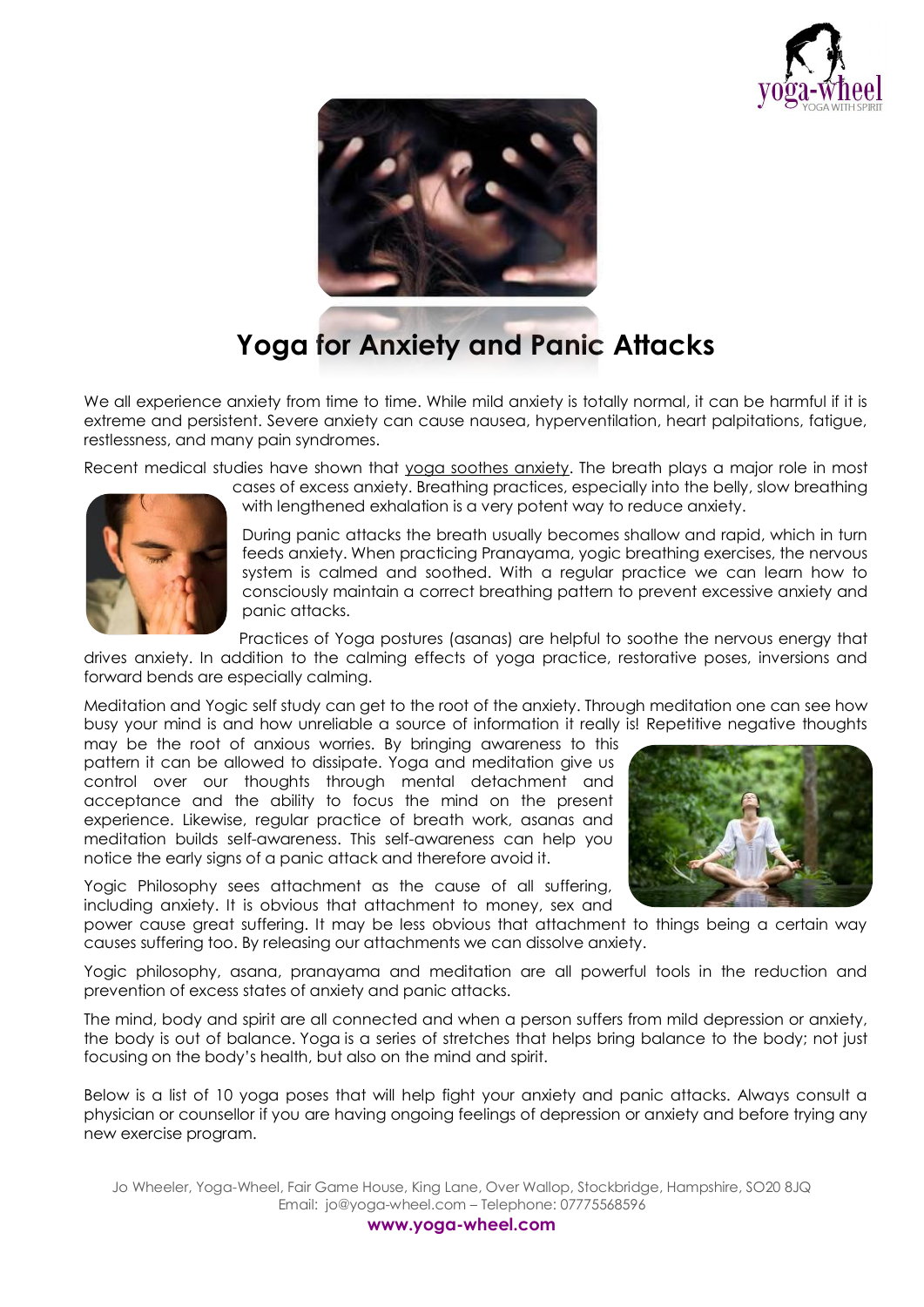

Begin with the **Lotus [position](http://en.wikipedia.org/wiki/Lotus_position)**, sitting crossed legged with hands resting on the knees, palms up. The most important thing is to remember to breathe. To calm the rapid breathing often accompanying panic attacks, focus on your breathing at first, a five count in and a five count out, but let the breathing become natural. Let the breathing set the rhythm of the practice. Eyes should be closed, listening to the rhythm of the breathing. After five or ten minutes here, the body should feel calmer.

**[Viparita](http://en.wikipedia.org/wiki/Viparita_Karani) Karani** is a great pose for either depression or anxiety as it has both a soothing and energising effect. Often called the fountain of youth pose, it can be done by beginners or experts. Lay flat on the



back with the arms laying at the side and pa lms down or open the arms with palms up to open the heart even more. Rest the legs against the wall to hold this pose longer comfortably or for more advanced practices, lift up the lower back and rest the bottom on the hands.

**[Fish](http://www.yogajournal.com/poses/786)** pose is a terrific pose for opening the heart. Opening the heart with back-bending yoga positions is believed to not only expand the ribcage to give the lungs more room to breathe, but to open the spiritual heart centre. Opening the heart, or stretching the chest, eases respiration, relieves stress by unclogging the tension in the tissue in the core. Laying on the back with the arms at the side, round the back and lean as far back on the crown of the head as is comfortable. Lay a bolster, yoga block or pillow under the back for support.

In the laying position **Setu Bandha Sarvangasana** or the **[Bridge](http://www.yogajournal.com/poses/472)** pose is different from a bridge in gymnastics. With bent knees lift the core, arms should lay at the side, palms up or interlock the fingers behind the back. This pose calms the mind and energises the body. Place a bolster or pillow under the back to hold this pose longer and more comfortably.

The calming poses, **[Cow](http://www.yogajournal.com/poses/2467)** and **Cat**, should be used together. Position the knees under the hips and the hands under the shoulders, kneeling on all fours with a neutral spine. With the inhale, let the belly sink towards the floor, looking up for Cow and letting the head fall down, with the exhale, round the back up to the ceiling for Cat. Keep the eyes closed as much as possible. Try and round the back one vertebra at a time. This pose is terrific for stress in the back; it establishes ideal spinal alignment, strengthens and stretches back muscles in the back and develops coordination of spinal movement.

**Salabhasana** or the **[Locust](http://www.yogajournal.com/poses/789)** pose is a yoga posture. Lying on the belly with the arms alongside the body, lift the legs and arms together and lift the chest as high as is comfortable. This pose opens the heart, helps poor posture, depression, low energy, digestion, gas, bladder and back pain. Move into Dhanurasana or Bow pose, relax, then bend the knees and take hold of the feet with the hands. Pull back with the legs to help open up the heart and chest.

**Urdhva Mukha Svanasana** or the **[Upward](http://www.yogajournal.com/poses/474) Facing Dog** pose can be entered from Locust by coming to a neutral laying position, then planting the toe nails and the palms, directly under the shoulders, into the mat. Lift the body slowly off the mat so that only the tops of the feet and the palms of the hands are the only parts of the body firmly planted to the mat.

**[Child's](http://www.yogajournal.com/poses/475)** pose or **Balasana** is a resting position which can help calm the body and the mind when under stress. Return to Child's pose at any time during practice when feeling as though the body may have been pushed too far. On bended knees, lean forward with the forehead to the mat. Lay arms at the

sides of the body with palms up next to the feet or palms down stretched over the head. Breathe deeply, focusing on the breath with eyes closed.

Every yoga practice should be completed with **Savasana** or the **[Corpse](http://www.yogajournal.com/poses/482)** pose. This is the most important pose in any yoga practice and should never be skipped. The body processes the information received through practicing yoga during this pose.



Jo Wheeler, Yoga-Wheel, Fair Game House, King Lane, Over Wallop, Stockbridge, Hampshire, SO20 8JQ Email: jo@yoga-wheel.com – Telephone: 07775568596

**www.yoga-wheel.com**